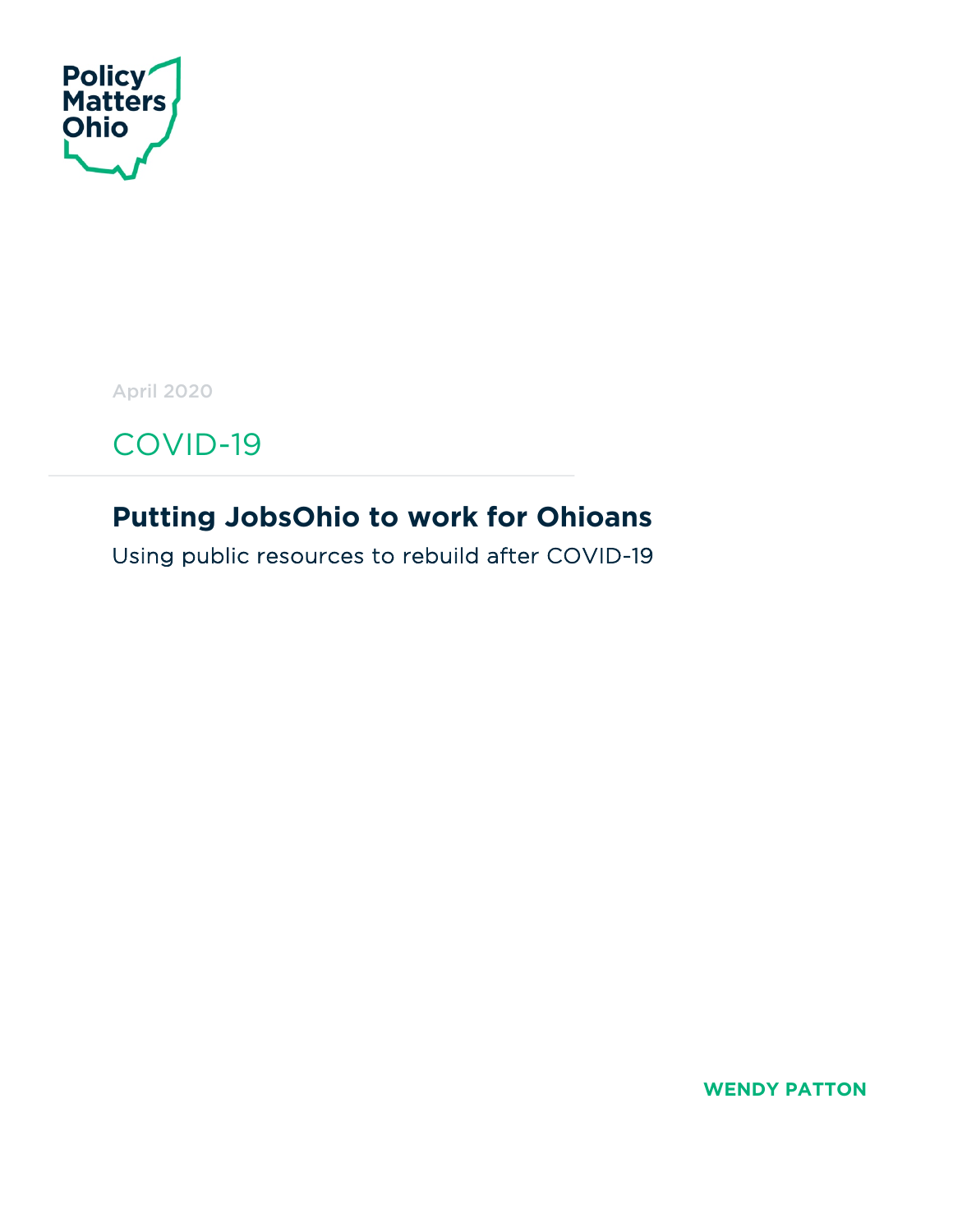

### **Introduction**

The people who live in Ohio do the work and make the purchases that keep the state's economy moving. COVID-19 has infected over 20,000 Ohioans and killed more than 1,100 as of May 5, 2020.<sup>1</sup> In March, Gov. Mike DeWine closed parts of the economy to slow the spread of the virus. Since then, 1 million Ohioans have filed for unemployment insurance.<sup>2</sup> Ohio's elected leaders must harness all available resources to create a recovery that protects health and financial security, and leaves no Ohioan out.

With a million people out of work and many businesses closed, state and local tax revenues have evaporated. Yet the need for government services grows every day. People must be tested and all who are sick must be treated. As many people return to work, workplaces must be safe, with proper oversight to dispel fears. Many jobs will be slow to return or may disappear: Many people will need employment. At the same time water plants must stay open, children must be educated, college students must continue their studies, garbage must be collected, public safety must be maintained and emergency services must keep running. All governments, partners and entities that act in the public interest must coordinate and invest strategically to ensure public services are sustained and to build for a safe and secure recovery. In this paper we scrutinize one partner of the government: Ohio's privatized economic development agency, JobsOhio. We propose new and direct ways the agency can target resources to help Ohio and Ohioans.

The highly profitable JobsOhio is part of a \$2.2 billion entity that administers and is funded by the state's liquor profits operations. JobsOhio is known as the entity responsible for job creation in the state. Gov. DeWine appoints the JobsOhio Board; he should ask them to harness those resources to make Ohio the safest state for all people to live and work and the best place to do business. There are several key ways JobsOhio can directly and immediately support hard-working Ohioans and keep families and communities afloat during these hard times:

- Use its resources to create jobs directly for people whose jobs are slow to come back or have disappeared. It can fund job corps, putting people to work weatherizing homes and addressing the lead poisoning crisis.
- It can also put unemployed workers in a job by boosting the public health work force through a job corps that expands the extent and duration of public health testing, contact tracing and other needed public health services.
- It can immediately work to expand Ohio's broadband capacity in underserved areas, like the Civilian Works Administration of the Depression, employing people and ensuring a service essential to education, health and business everywhere in the state.
- It can focus resources and investment to support minority owned businesses in the communities where people have been hit hardest by the pandemic and recession.

**1**

Ohio Department of Health COVID 19 dashboard at https://bit.ly/353qVll

 $2$  "The number of initial jobless claims filed in Ohio over the last five weeks stands at nearly 1 million (964,566)," Ohio Department of Job and Family Services, e-mailed release on unemployment claims, April 22, 2020.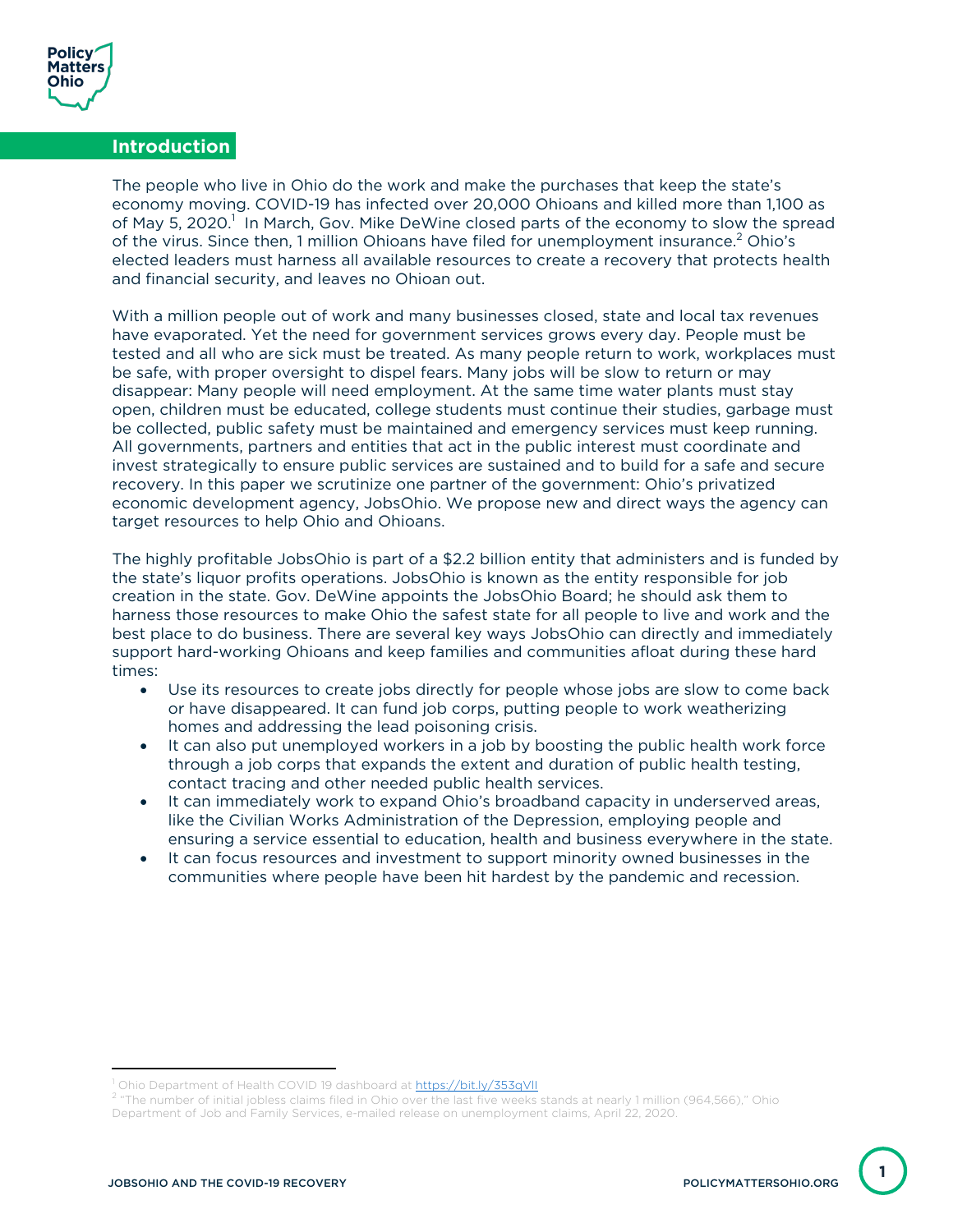

Ī

## **What is JobsOhio?**

The Kasich Administration created JobsOhio in 2011. It is organized as a separate 501(c)(4) non-profit organization controlled by a board of directors appointed by the governor<sup>3</sup> although the Ohio Revised Code removes it from the definition of a public office under certain laws.<sup>4</sup> On its financial statements, JobsOhio describes itself as a "component unit of the state."<sup>5</sup>

JobsOhio took over many important functions of the state's economic development agency. Former Governor John Kasich claimed the privatization was to speed a process slowed by the government. <sup>6</sup> Presumably, this referred to oversight of the loan and grant process by boards, approvals by legislators and other controls. The privatized JobsOhio does not have these controls, which allow the public to see and understand its use of resources. The agency has faced criticism over its lack of transparency.<sup>7</sup>

JobsOhio works alongside the state and local governments providing economic development services to private companies. It gives grants and loans and works with the Ohio Development Services Agency to arrange state tax breaks to lure companies to locate or expand in Ohio, among other activities. It is known as the job creation entity of the state and measures its success by growth in employment related to its investments.

In 2017, then-Ohio Attorney General Mike DeWine's Economic Development Manual named JobsOhio 100 times in describing the economic development activities of the state.<sup>8</sup> Access to significant state resources – like the Job Creation Tax Credit, one of the state's 20 largest tax breaks, valued at \$108 million in 2020 $^{\circ}$  – must be negotiated through JobsOhio. $^{\text{10}}$ 

Many state and local governments engage in the "war between the states," in which they bid against each other to get a corporation to locate or expand a factory, warehouse, office complex or other activity in their boundaries.<sup>11</sup> These competitions are driven by political pressures more than economic pressures; research shows that in the majority of cases, companies have decided where to go or expand before the bids are in.<sup>12</sup> The competition yields millions of dollars in subsidies to some of the wealthiest corporations, like Amazon.<sup>13</sup>

<sup>&</sup>lt;sup>3</sup> Ohio Revised Code 187.01(B)<br><sup>4</sup> Ohio Revised Code 187.03(A)<br><sup>5</sup> JobsOhio Financial Statement, June 30 2019 at <u>https://bit.ly/2S6HOXn</u>. There has been a legal fight over the term "component unit." Typically, it conveys a relationship with government, but JobsOhio has claimed it is private, with no relation to the state. See Buchannan, Doug, Morning Edition: JobsOhio controversy, Patch.com troubles, Fifth Third turning to AEP, praise for messy desks and more," Columbus Business Journal, October 16, 2013 at https://bit.ly/3eRDHbC 6 Higgs, Robert, "Dismantle the Department of Development and privatize job-creation efforts,"Politifact, Poyntner<br>Foundation, March 20, 2013 at https://bit.ly/3aNwXs4

<sup>&</sup>lt;sup>7</sup> Ibid.<br><sup>8</sup> DeWine, Mike, Ohio Attorney General, "Ohio Economic Development Manual," 2017, at <u>https://bit.ly/2yJhxYs</u>

<sup>9 &</sup>quot;Tax Expenditure Report The State of Ohio Executive Budget for Fiscal Years 2020-2021," Ohio Office of Budget and Management, 2019 at https://bit.ly/3claAp4

<sup>&</sup>lt;sup>10</sup> DeWine, Op. Cit.<br><sup>11</sup> LeRoy, Greg, "The Great American Jobs Scam, Corporate Tax Dodging and the Myth of Job Creation," Berrett-Koehler Publishers, 2005 at https://www.goodjobsfirst.org/GAJS; See also Ferrin, Michael D. and St, Jean, Phillip, "Quotable Quotes: The Prisoner's Dilemma of Targeted Economic Development Subsidies - The only winning move is not to play," Mercatus<br>Center, July 2019 at https://bit.ly/3ePq4Ao

Center, July 2019 at the W.E. Upjohn Institute reviewed 30 studies on such incentives and <u>found</u> at least 75% of the time – and possibly up to 98% of the time – the firms would have made the same decision without the incentives. See Bartik, Timothy J. 2018. "'But For' Percentages for Economic Development Incentives: What percentage estimates are plausible based on the research literature?" Upjohn Institute Working Paper 18-289. Kalamazoo, MI: W.E. Upjohn Institute for Employment Research. https://doi.org/10.17848/wp18-289

<sup>&</sup>lt;sup>13</sup> In January of 2018 JobsOhio grants to Amazon totaled \$15.9 million, through three programs, a small component of the much larger tax breaks provided to Amazon by the State of Ohio. See JobsOhio Metrics 2018 at https://bit.ly/3cL8rsY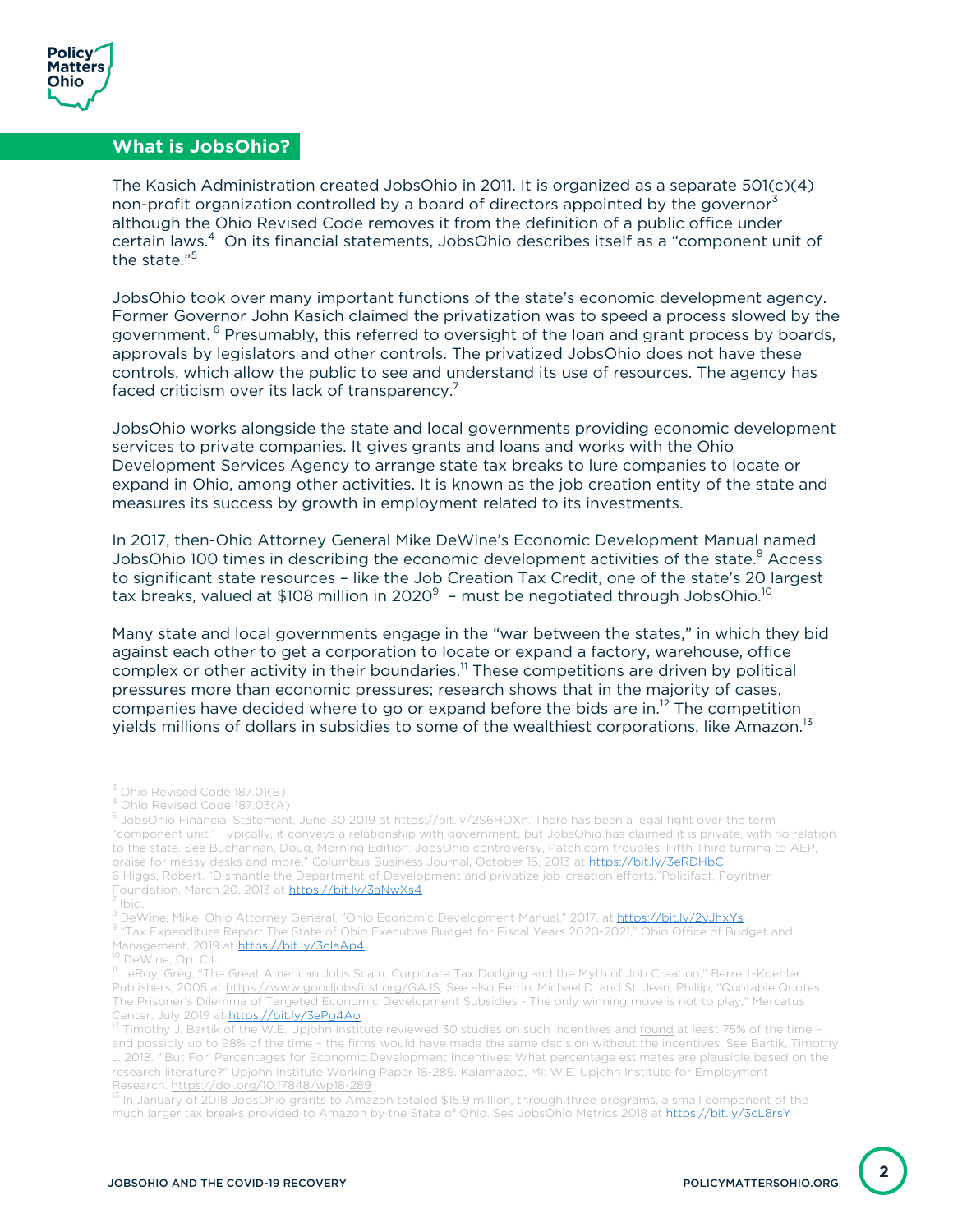

Ϊ

 $\overline{a}$ 

Ī

JobsOhio offers millions of dollars in grants to businesses in these bidding wars. For example, in an effort to keep Sherwin-Williams in Ohio, JobsOhio gave that company \$37.5 million in grant money<sup>14</sup> to keep part of its operations in Cleveland (and move some of them to Brecksville from Cleveland and Warrensville Heights) in March. JobsOhio granted the money even though the DeWine Administration withheld state incentives in light of the COVID-19 crisis.15 The speculative nature of JobsOhio's activities is highlighted by the April 30 announcement of the PTTGC America-Daelim Chemical USA partnership to put a hold on plans to build an ethane processing plant in Ohio<sup>16</sup> despite the \$50 million in grants they already received from JobsOhio.<sup>17</sup>

#### **How is JobsOhio Funded?**

JobsOhio is primarily funded by the state liquor profits tax. Like many states, Ohio controls the sale of spiritous liquors (through the Ohio Department of Commerce) but its liquor operations are owned and operated through a franchise agreement with JobsOhio. In 2013, the newly-formed entity issued \$1.5 billion of special obligation bonds to buy the liquor operations.<sup>18</sup> Proceeds that once funded the state now go to JobsOhio and will continue to for the 25 years of the franchise agreement. The economic development operation of the enterprise received \$187.2 million in grants from the liquor operations in 2013. In 2019, that amount grew to \$350 million.<sup>19</sup>

JobsOhio is richly endowed, with hundreds of millions of unrestricted dollars to spend. As of June 30, 2019, JobsOhio, including the liquor operations, had \$2.2 billion in assets, \$1.6 billion in liabilities, and a net position of  $$671$  million.<sup>20</sup> The management analysis of the economic development component alone ("JobsOhio"), separate from the liquor profits operations ("JOBS"), identified total assets of \$876 million, total liabilities of \$92.8 million, and a net position of \$783.2 million, of which \$782.3 were unrestricted. Columbus Business First reports that JobsOhio maintains a reserve fund of \$573 million and plans to more than double its grants, loans and other economic development programs, spending to up to \$300 million yearly, or \$1.5 billion, over the next five years.<sup>21</sup>

### **What role can JobsOhio play in the recovery?**

The JobsOhio website lists companies in Ohio that manufacture, distribute or provide parts for personal protective equipment (PPE); it has provided \$250,000 for purchase of PPE as

<sup>&</sup>lt;sup>14</sup> JobsOhio metrics 2019 at https://bit.ly/358Itgf; The state provided millions as well: see Williams, Mark, "Ohio Amazon projects land state tax incentives worth up to \$12.1 million," Columbus Dispatch, July 29, 2019 at https://bit.ly/2yIlnkt; also, see Chilcote, Lee, "State and Local Officials in Ohio Provided Millions of Dollars in Subsidies to Amazon for Jobs That Would Have Come Here Anyway," Cleveland Scene at https://bit.ly/3bKFQE2. Economic development grants are given to secure commitments to a location, however, in the case of Sherwin-Williams, the company had paid \$49 million for land for its new headquarters in downtown Cleveland, before city and state incentives had been approved. See Bullard, Stan, "Sherwin-Williams buys downtown land," Crain's Cleveland Business, March 20, 2020 at https://bit.ly/2Y3Y4wi See also Schiller, Zach, "With revenue about to plunge, Cleveland Council should delay vote on Sherwin-Williams incentive package," Policy Matters Ohio, March 23, 2020 at https://bit.ly/3aBV9gE<br><sup>15</sup> Tobias, Andrew, "Some state incentives for Cleveland Sherwin-Williams HQ project put on hold amid coronavirus crisis,"

Cleveland.com, April 1, 2020 at https://bit.ly/34ZP9gI; see also Schiller, Zach, "Delay on Sherwin Williams incentives is welcome, but JobsOhio should put off incentives too," Policy Matters Ohio, April 2020 at https://bit.ly/2S1Oq9C

<sup>&</sup>lt;sup>16</sup> "Developers Say Cracker Plant Decision Delayed Due To Virus," Gongwer-Ohio, April 30, 2020.<br><sup>17</sup> JobsOhio metrics at <u>https://www.jobsohio.com/jobsohio-results/</u>

<sup>18</sup> JobsOhio financial statement for 2019, Op. Cit.<br>
<sup>19</sup> Ibid.<br>
<sup>20</sup> JobsOhio financial statements for December 31 2019 at https://bit.ly/2KtUdiN.

<sup>&</sup>lt;sup>21</sup> Ghose, Carrie, "JobsOhio wants to spend more on economic development in 5 years than it paid for state liquor biz," Columbus Business First, March 3, 2020 at https://bit.ly/356iVjQ; see also City Club of Cleveland, "Ohio Forward: Investing in Our Economy," presentation by JobsOhio chair J.P. Nauseef,. February 4, 2020 at https://bit.ly/2KC0lqp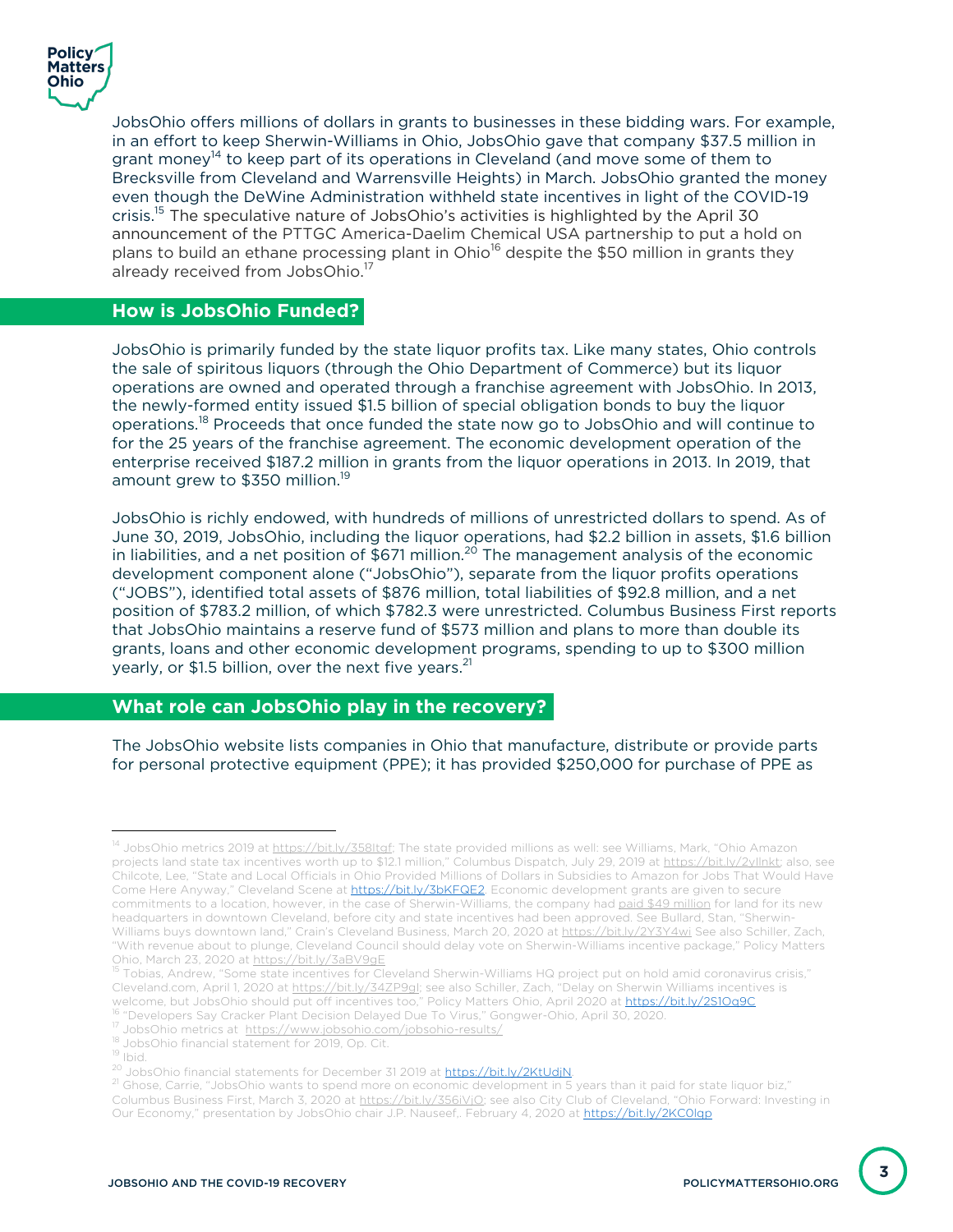

part of a partnership with Battelle.<sup>22</sup> JobsOhio websites and newsletters also indicate that it committed \$100 million in loans for clients of banks in Marietta, Youngstown and Defiance<sup>23</sup>,<sup>24</sup> and for Ohio businesses supported by venture capital. It created a forgivable workforce retention loan, invested \$2 million in Appalachian Growth Capital, deferred loans for its own clients, purchased hand sanitizer for 12 food banks and provided free shoes for some health care workers.<sup>25</sup> A recent posting on the website indicates a total commitment of hundreds of millions related to the COVID pandemic, but this has not been verified by outside reporting. It is difficult to tell how those funds would be used, and the website also shows about half remains unobligated. 26

Unobligated and reserve funds should be used as necessary to help with the state's budget shortfall. Beyond that, those funds could be used to put people to work immediately and directly.

The governor, Ohio lawmakers and all of their partners throughout the state must prioritize recovery and coordinate investment to contain the COVID-19 virus and employ Ohioans who were laid off. The first order of business must be controlling the life-threatening virus. JobsOhio is contributing to that, through work on providing PPE and sanitizer. Beyond that, there is much that should be immediately done. Many Ohio workers are threatened by loss of livelihood. Many businesses in the service sector – retail and food service, for example - may not reopen or return to full strength for some time. Over the next 15 months, Ohio faces a likely budget shortfall twice the size of the \$2.7 billion Budget Stabilization Fund ("rainy day fund" $)^2$ <sup>27</sup>

The governor should call on the JobsOhio board to redirect reserve funds and other unobligated funds to help close the state's budget shortfall. If Congress passes another bill that provides federal funds to help close the budget shortfall, there are other productive uses for JobsOhio funds.

The Congressional Budget Office projects a national unemployment rate of 15% on average over the next six months, subsiding to 9.5% by the end of 2021.<sup>28</sup> JobsOhio could directly address job creation for the hundreds of thousands of Ohioans whose jobs come back slowly or disappear.

Job Corps: While it was developing the Public Works Administration during the depression of the 1930s, the federal government hastened job creation through an interim agency, the Civil Works Administration. It provided direct investment, acted as the contractor and quickly employed people in infrastructure, domestic and conservation projects.<sup>29</sup> In the recession of 2008, the Ohio Woodlands Job Corps worked on conservation projects in southeastern Ohio.<sup>30</sup> The governor can ask the JobsOhio board to fund similar initiatives, offering

<sup>&</sup>lt;sup>22</sup> "JobsOhio and Battelle Announce Partnership in Supplying N95 Masks to Ohio Health Care Workforce," Cision prnewswire,<br>April 10 2020 at https://prn.to/2W2Y64H

Smith, Raymond, "Home Savings merging with First Federal Bank of the Midwest," Warren tribune, September 10, 2019 at https://bit.ly/3eM8iHm

<sup>24</sup> Stambaugh, Drew, "New Testing Reagent Approved, Strike Team Created," Fulton County Expositor, April 22, 2020 at https://bit.ly/3f17D5d

<sup>&</sup>lt;sup>23</sup> JobsOhio at <u>https://www.jobsohio.com/ohio-safe-ohio-working/</u><br><sup>26</sup> JobsOhio website at https://bit.ly/3ftwgrt<br><sup>27</sup> Lieutenant Governor John Husted, in a telephone conversation with mayors hosted by the Ohio Municipal

<sup>2020;</sup> see also "Government Finance Outlook Grim Amid Shutdown," Gongwer-Ohio Newsletter, April 22. 28 See Leachman, Michael, "New CBO Projections Suggest Even Bigger State Shortfalls," Center on Budget and Policy

Priorities, April 29, 2020 at <u>https://bit.ly/2VKPz7E</u><br><sup>29</sup>Dayton H. Frost, Administrator, Federal Emergency Relief Administration in Ohio, Emergency Relief Administration in Ohio, 1

<sup>931-1935.</sup> Cited in Patton, Op. Cit.<br><sup>30</sup> Niquette, Mark, "Stimulus funds to help state forests by creating jobs," Columbus Dispatch, July 31, 2009, cited in Patton, Op.Cit.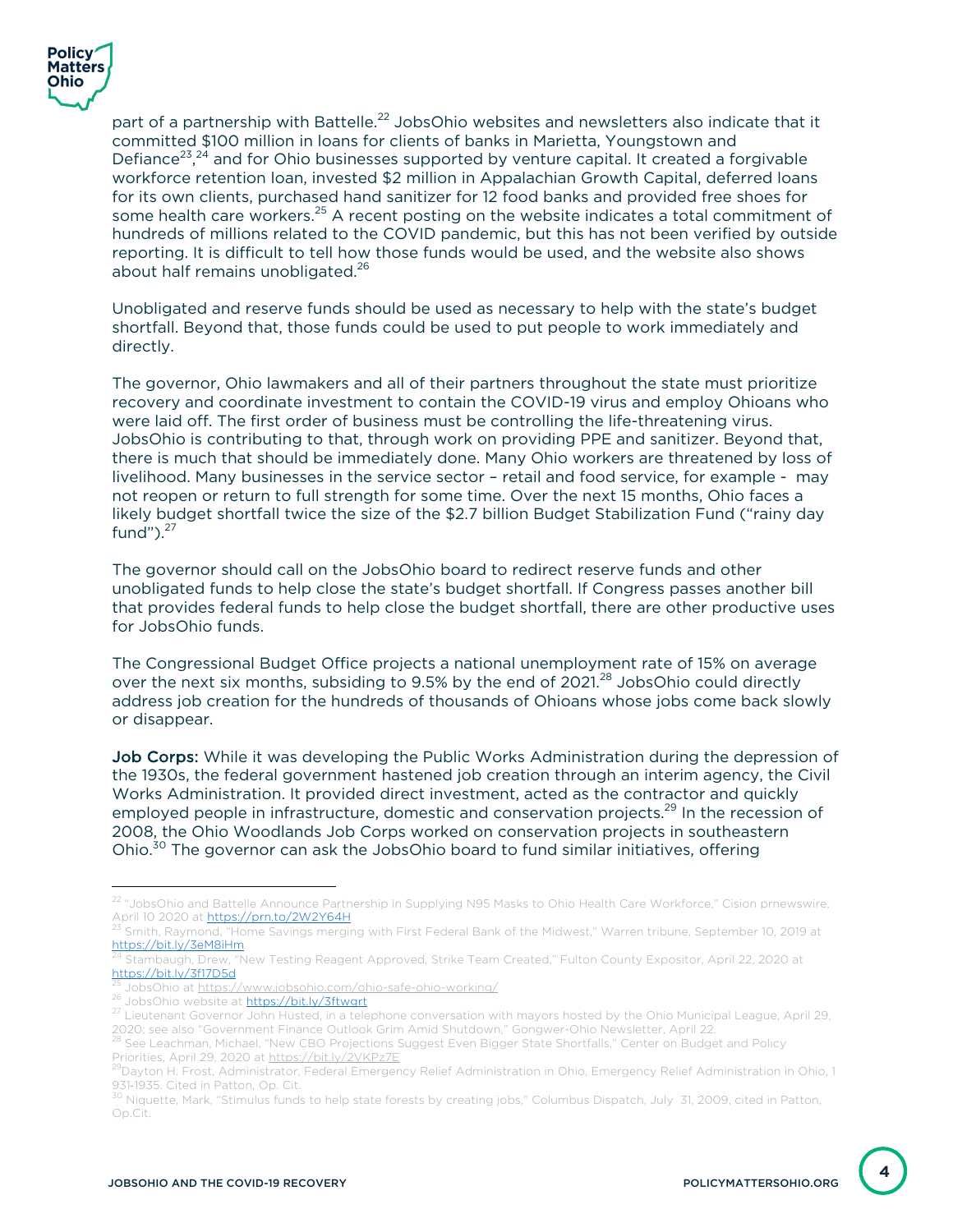

immediate employment opportunities to people whose jobs do not come back with the reopening of the economy. Such job corps could provide badly needed services:

- Energy Efficiency Job Corps: Ohio used \$265 million in federal stimulus funds to weatherize 18,832 homes in 2009 and 2010 with Recovery Act funding. A similar job corps now would find trained workers among the unemployed: people who learned skills in the last recession and need a job now.<sup>31</sup>
- Residential rehabilitation: Children across Ohio have been poisoned by lead from aging house paint and other sources, and there are fears about lead in pipes carrying water into homes as well. Funding could support lead abatement in thousands of homes and replacement of waterlines in hundreds of communities.<sup>32</sup>
- Public Health Security Job Corps: Gov. DeWine announced Ohio will become one of the first states to launch a large-scale "contact tracing" program to find and isolate people exposed to coronavirus. The goal is for 1,750 people to help contact those who test positive for coronavirus to determine who may have exposed.<sup>33</sup> Contact tracing will need to go on for a long time, possibly well after the expiration of federal funds that initially support it. JobsOhio could fund the program throughout 2021 and beyond if needed. A typical public health worker would get paid on average \$17 per hour, or \$35,360 a year, according to estimates from Johns Hopkins.<sup>34</sup> After federal funds expire, it would cost the state government \$62 million to maintain or enlarge a program of 1,750 public health workers for 12 months.

Broadband: JobsOhio's 2020 strategic plan listed broadband expansion as a priority.<sup>35</sup> The JobsOhio Board could accelerate the development of this urgently needed infrastructure with immediate coordination and investment.<sup>36</sup> This could create jobs, allow unemployed workers to access job search sites as the economy reopens and ensure children in rural regions and urban neighborhoods can access online teaching.

Minority businesses: JobsOhio recently announced a new focus on bringing new investment to underserved areas of the state, a concentration on areas that have suffered the most over the last 10 to 15 years, and areas that have been hit especially hard by the economy. $37$  In accordance with that commitment, JobsOhio should set up grant programs to keep small, locally-owned minority businesses from going out of business during the health crisis. It could reach out through partnerships to local banks and other community-based institutions located in and serving these communities, as it has with other banks elsewhere in the state.

#### **Summary and conclusion**

 $\overline{\phantom{a}}$ 

Governor DeWine, lawmakers of the 133d General Assembly, local government officials and all related entities and partners acting in the name of the public should focus on stemming the spread of COVID-19. The top task is making Ohio safe. Then Ohio's leaders must turn with equal determination to ensuring a safe re-opening of the economy based on public health

**5**

<sup>&</sup>lt;sup>31</sup> Patton, Wendy, "Recovery in energy and the environment: Use and distribution of Recovery Act Awards in Ohio," Policy Matters Ohio, October 4, 2010 at https://bit.ly/2KOIc8J; see also Woodrum, Amanda, "Weatherizing homes of low income families," Policy Matters Ohio, October 14, 2014 at <u>https://bit.ly/2VBpV4Z</u><br><sup>32</sup> Patton, Wendy, Ohi's 2020-21 Budget, Policy Matters Ohio, November 7, 2019 at <mark>https://bit.ly/2KEDISq</mark>

<sup>33</sup> Pelzer, Jeremy, "Ohio will ramp up coronavirus test kit assembly, expand testing efforts, Gov. Mike DeWine<br>says, "Cleveland.com, April 24, 2020 at https://bit.ly/35iAXPZ

<sup>&</sup>lt;sup>34</sup> Watson, Chrystal, et.al., "A National Plan to Enable Comprehensive COVID-19 Case Finding and Contact Tracing in the US,"<br>Center for Helth Security, Johns Hopkins Bloomberg School of Public Health, **https://bit.ly/3bMe** JobsOhio 2019 annual report/2020 strategic plan at https://bit.ly/2VSxaol

<sup>36</sup> Callahan, Bill, "COVID-19 makes tearing down nation's digital barriers more important," Policy Matters Ohio blog, April 3, 2020 at https://bit.ly/3bTCYV6

<sup>37</sup> Gnau, Thomas, "JobsOhio plans to double grants to \$300M to bring new business to state," Dayton Daily News, December 26, 2019 at https://bit.ly/3elbFiF